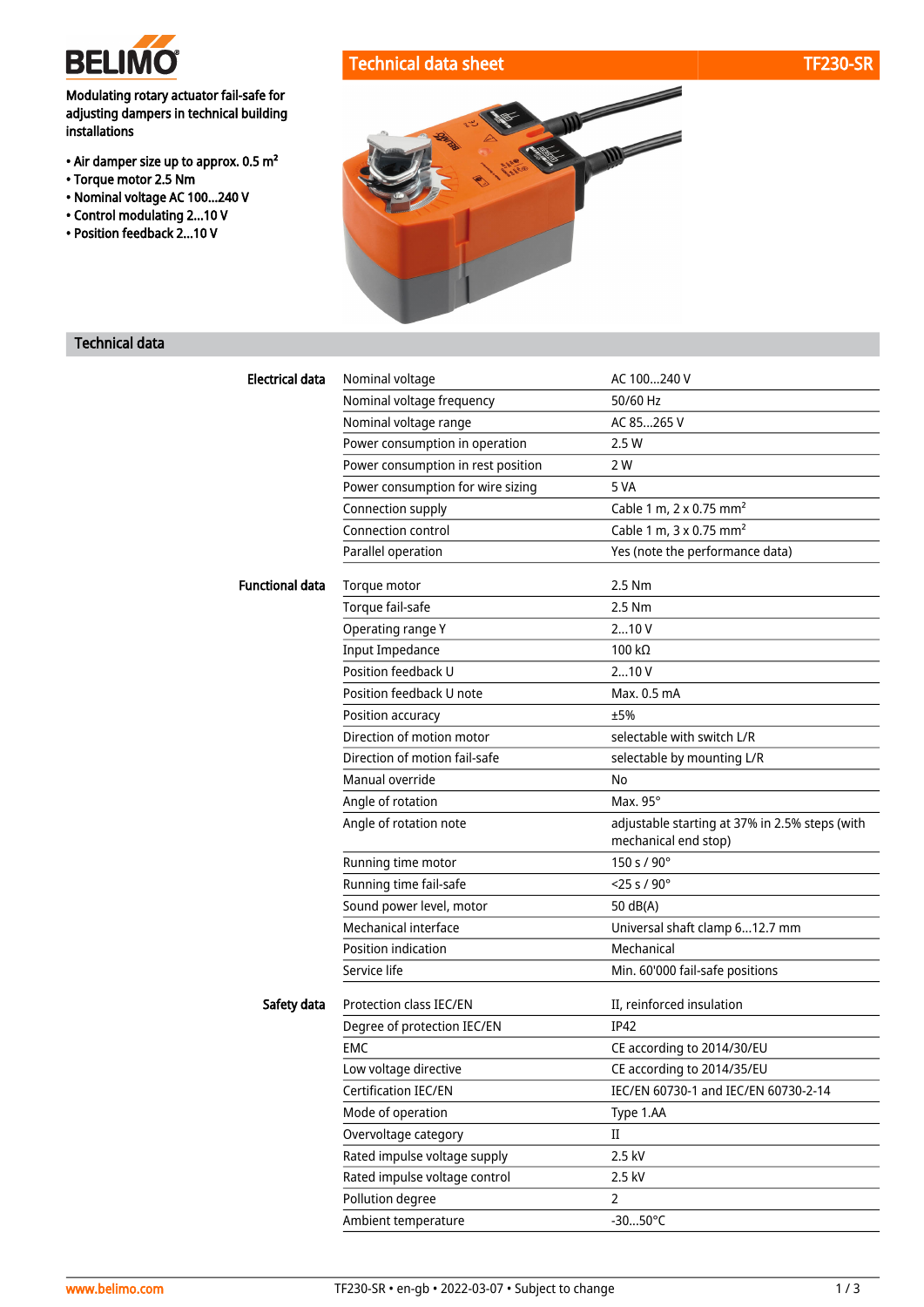

| Technical data sheet | <b>TF230-SR</b> |
|----------------------|-----------------|
|----------------------|-----------------|

| Safety data | Storage temperature | $-4080^{\circ}$ C           |  |
|-------------|---------------------|-----------------------------|--|
|             | Ambient humidity    | Max. 95% RH, non-condensing |  |
|             | Servicing           | maintenance-free            |  |
| Weight      | Weight              | 0.78 kg                     |  |

### Safety notes



- This device has been designed for use in stationary heating, ventilation and air-conditioning systems and must not be used outside the specified field of application, especially in aircraft or in any other airborne means of transport.
- Outdoor application: only possible in case that no (sea) water, snow, ice, insolation or aggressive gases interfere directly with the device and that it is ensured that the ambient conditions remain within the thresholds according to the data sheet at any time.
- Caution: Power supply voltage!
- Only authorised specialists may carry out installation. All applicable legal or institutional installation regulations must be complied during installation.
- The device may only be opened at the manufacturer's site. It does not contain any parts that can be replaced or repaired by the user.
- Cables must not be removed from the device.
- To calculate the torque required, the specifications supplied by the damper manufacturers concerning the cross-section, the design, the installation situation and the ventilation conditions must be observed.
- The device contains electrical and electronic components and must not be disposed of as household refuse. All locally valid regulations and requirements must be observed.

## Product features

| Mode of operation                  | The actuator is connected with a standard modulating signal of 010 V and moves the damper<br>to the operating position at the same time as tensioning the return spring. The damper is<br>turned back to the fail-safe position by spring force when the supply voltage is interrupted. |
|------------------------------------|-----------------------------------------------------------------------------------------------------------------------------------------------------------------------------------------------------------------------------------------------------------------------------------------|
| Simple direct mounting             | Simple direct mounting on the damper shaft with a universal shaft clamp, supplied with an anti-<br>rotation device to prevent the actuator from rotating.                                                                                                                               |
| Adjustable angle of rotation       | Adjustable angle of rotation with mechanical end stops.                                                                                                                                                                                                                                 |
| <b>High functional reliability</b> | The actuator is overload protected, requires no limit switches and automatically stops when the<br>end stop is reached.                                                                                                                                                                 |

#### Accessories

| <b>Electrical accessories</b> | <b>Description</b>                                                     | <b>Type</b>       |
|-------------------------------|------------------------------------------------------------------------|-------------------|
|                               | Signal converter voltage/current 100 kΩ Supply AC/DC 24 V              | Z-UIC             |
|                               | Positioner for wall mounting                                           | SGA24             |
|                               | Positioner for built-in mounting                                       | SGE24             |
|                               | Positioner for front-panel mounting                                    | SGF <sub>24</sub> |
|                               | Positioner for wall mounting                                           | <b>CRP24-B1</b>   |
| <b>Mechanical accessories</b> | <b>Description</b>                                                     | <b>Type</b>       |
|                               | Actuator arm                                                           | AH-TF             |
|                               | Shaft extension 170 mm Ø10 mm for damper shaft Ø 616 mm                | AV6-20            |
|                               | Ball joint suitable for damper crank arm KH8 / KH10, Multipack 10 pcs. | KG10A             |
|                               | Ball joint suitable for damper crank arm KH8, Multipack 10 pcs.        | KG8               |
|                               | Damper crank arm Slot width 8.2 mm, clamping range Ø1018 mm            | KH <sub>8</sub>   |
|                               | Screw fastening kit                                                    | SB-TF             |
|                               | Angle of rotation limiter, with end stop                               | ZDB-TF            |
|                               | Form fit adapter 8x8 mm                                                | ZF8-TF            |
|                               | Mounting kit for linkage operation for flat and side installation      | ZG-TF1            |
|                               | Anti-rotation mechanism 180 mm, Multipack 20 pcs.                      | Z-ARS180          |